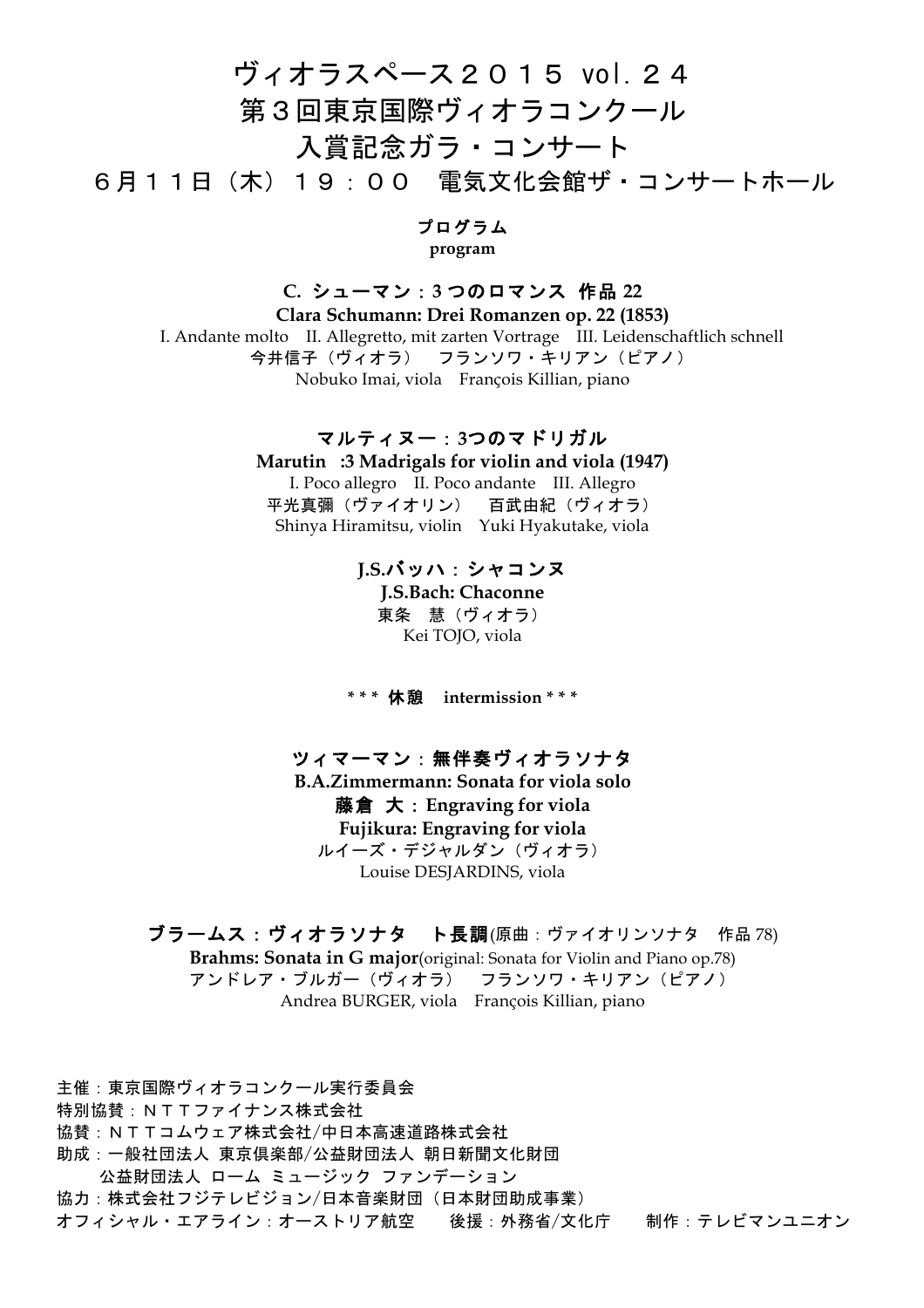# The 3rd Tokyo International Viola Competition Prizewinners



第1位 アンドレア・ブルガー(ヴィオラ)

1990 年スイス生まれ。ジュネーヴ高等音楽院で今井信子に師事し、学士号を取得。 同年夏トーマス・リーブルに師事し、ザルツブルク・モーツァルテウム音楽大学にて 修士号を取得。ローレンス・パウワー、ハルトムート・ローデ、タチアナ・マスレン コ、ジャン・シュレム、ガース・ノックス、ハット・バイエルレらのマスタークラス に参加。更に、フェレンク・ラドシュ、ガーボル・タカーチ=ナジ、ミケランジェロ 弦楽四重奏団などに師事し音楽的研鑽を積む。以来、国内外の多数のコンクールで受 賞を果たしている。2015 年のハイライトは、アメリカでの数々のコンサート、スイ スでのホフマイスターの協奏曲の演奏ツアーである。秋には OCM プルシア・コーブの ツアーに参加し、ロンドンのウィグモアホールでの演奏を予定している。

#### 1st Prize - Andrea Burger, viola

Born 1990 in Switzerland. She did her Bachelor's degree at Haute Ecole de Musique de Genève with Nobuko Imai and finishes her Master's degree this summer at Mozarteum University Salzburg with Thomas Riebl. She attended international masterclasses with Lawrence Power, Hartmut Rohde, Tatjana Masurenko, Jean Sulem, Garth Knox and Hatto Beyerle. Her artistic development was further encouraged by Ferenc Rados, Gabor Takacs-Nagy and the Michelangelo Quartet. A laureate of numerous national and international competitions.The highlights of her engagements in 2015 include concerts in the US, as well as a tour with Hoffmeister Concerto in Switzerland. In the fall she will be part of OCM Prussia Cove's Autumn Tour, including a concert in Wigmore Hall, London.

### 第2位 東条 慧(ヴィオラ)

1991 年山梨県甲府市出身。2011 年よりパリ国立高等音楽院に在籍。フランス国立放送フィルハーモニー 管弦楽団やパリ管弦楽団アカデミー生に選出される。ソリストとしては、ポワティエ(フランス)で行われ た「若いヴィオリストのためのコンクール」第 1 位、第 11 回ライオネル・ターティス国際ヴィオラコンク ール第 2 位および Boosey&Hawkes 賞、第 14 回ウィリアム・プリムローズ国際ヴィオラコンクールにて Honorable mention、Best Bach Performance の2つの特別賞受賞。室内楽ではラ・フォル・ジュルネ・オ・ ジャポン 2014 に、フォル・ジュルネ・カメラータとして新潟、滋賀、東京公演に出演。その後も仏国内の ナント、ラ・ボール、マルセイユ各地で活動。2014 年に参加した小澤征爾スイス国際室内楽アカデミーで は、ジュネーヴやパリで演奏会を行う。2016 年夏にはアメリカ・ラヴィニア音楽祭への参加も予定されて いる。

#### 2nd Prize - Kei Tojo, viola

Born in Kofu-city, in1991, Kei Tojo is currently studying at Conservatoire National Superieur de Musique et danse de Paris since 2011. She has been selected as an Academy member of Orchestre philharmonique de Radio France and Orchestre de Paris. As a soloist, she won the first prize at the Competition for young violists in Poitiers in France, the second prize and Boosey

& Hawkes prize at the 11th Lionel Tertis International Viola Competition, Honorable mention and Best Bach Performance prize at the 14th William Primrose International viola Competition. In chamber music field, she participated at LFJ au Japon 2014 as a Folle Journée Camerata member in Niigata, Shiga and Tokyo. Kei Tojo also performed in Nantes, La Baule, Marseille. In 2014, she took part in Seiji Ozawa International Swiss Academy and performed in Geneve and Paris. In 2016, she will perform at Ravinia Festival in US.